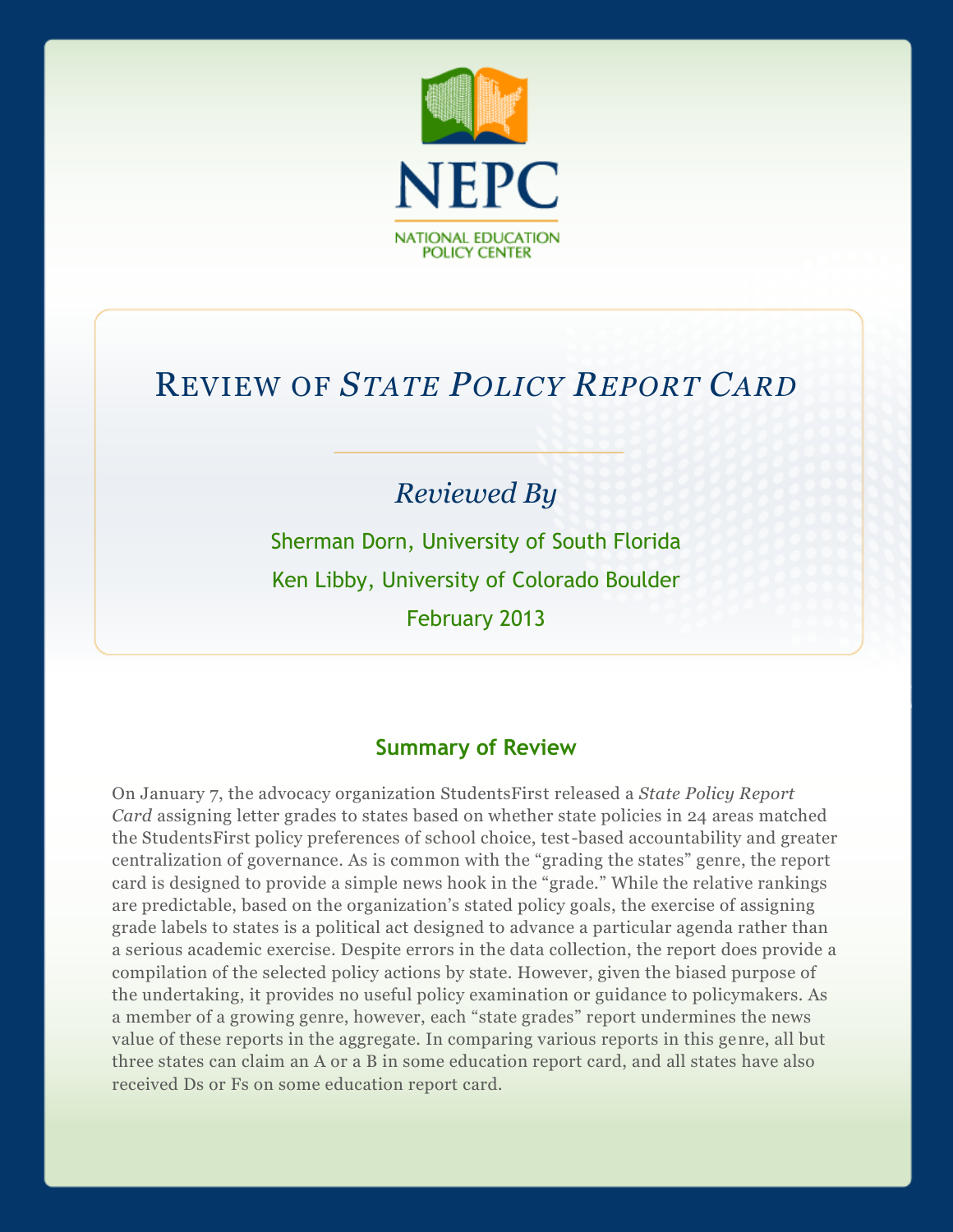**Kevin Welner**

*Project Director*

**William Mathis** *Managing Director*

# **Erik Gunn**

*Managing Editor*

# **National Education Policy Center**

**School of Education, University of Colorado Boulder, CO 80309-0249 Telephone: (802) 383-0058**

**Email: NEPC@colorado.edu http://nepc.colorado.edu**

**Publishing Director: Alex Molnar**



This is one of a series of Think Twice think tank reviews made possible in part by funding from the Great Lakes Center for Education Research and Practice. It is also available at http://greatlakescenter.org.

*This material is provided free of cost to NEPC's readers, who may make non-commercial use of the material as long as NEPC and its author(s) are credited as the source. For inquiries about commercial use, please contact NEPC at nepc@colorado.edu.*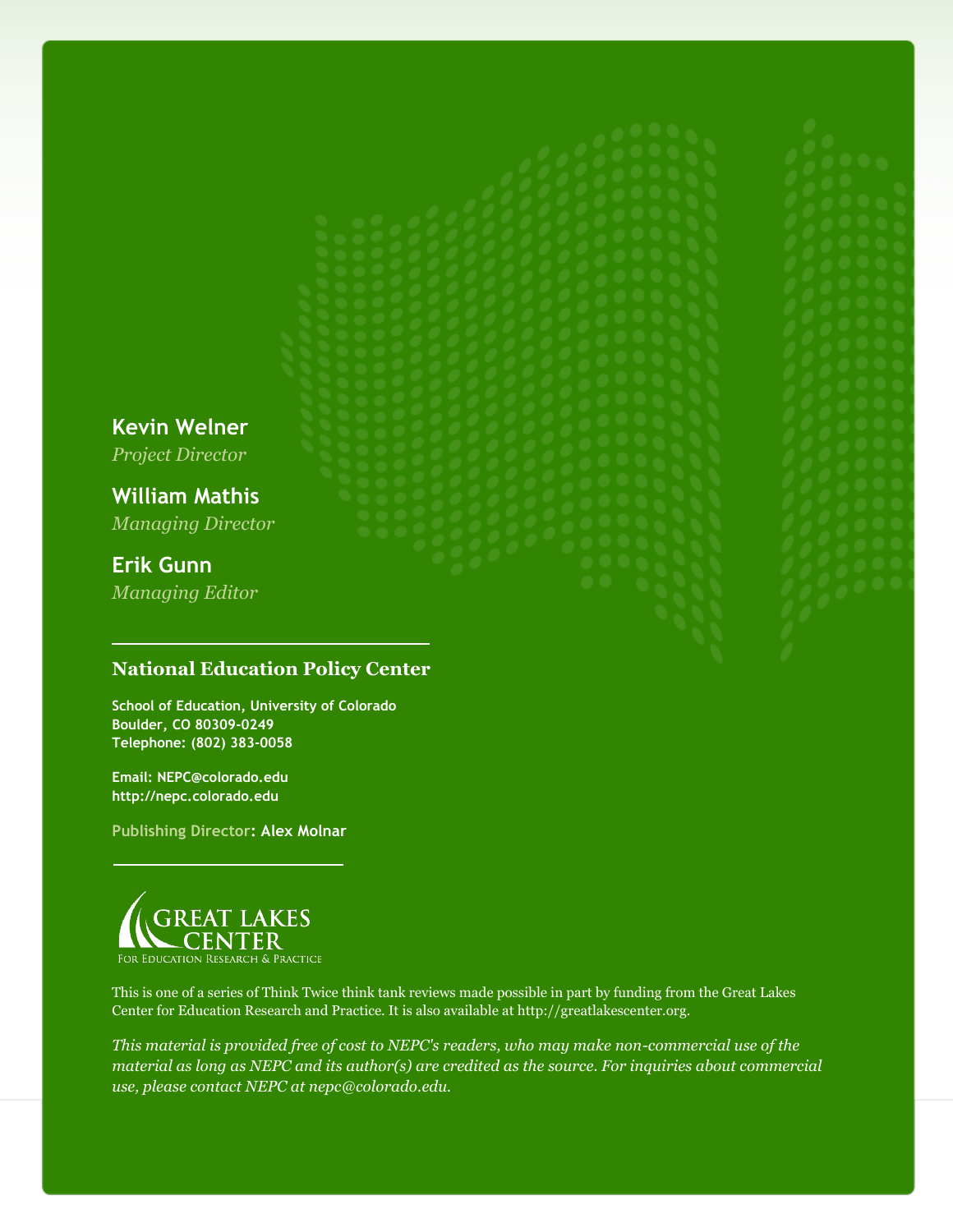# REVIEW OF *STATE POLICY REPORT CARD*

*Sherman Dorn, University of South Florida Ken Libby, University of Colorado Boulder*

## **I. Introduction**

In early January 2013, StudentsFirst, an education reform advocacy organization, issued what it called a *State Policy Report Card* describing and evaluating state policy in two dozen areas of interest, comparing state statutes and regulations to preferred StudentsFirst policies.<sup>1</sup> Many journalists covered the report with a focus on how their state performed on the A-F scale.<sup>2</sup>

Several articles included criticisms of the report, such as the gap between the report and student achievement measures.<sup>3</sup> Some local and state officials welcomed the report card, while a representative of the California Department of Education claimed a failing grade was a "badge of honor."<sup>4</sup> The general published impression of reporters was that states fared poorly on the report card.

StudentsFirst is the newest entrant in the "grading the states" genre of think tank reports, reports that assign one or more "letter grades" to each state and the District of Columbia on different categories of interest to the think tank issuing the report. This is a category that the Think Tank Review Project has not yet reviewed.<sup>5</sup> As such, this review examines the StudentsFirst report in the broader context of the genre as much as focusing on the details of the report itself.

## **II. Findings and Conclusions of the Report**

The report rated the vast majority of states as inadequate when compared with StudentsFirst's preferences, labeling most states as "D" or "F" using an A-F scale. These preferred policies include expanding various forms of public school choice and private vouchers, test-based accountability, and more centralized control over local public schools at the city and state level.

# **III. The Report's Rationale for Its Findings and Conclusions**

In most "grading the states" reports, including this report, the labels assigned are attached through a two-step process: identifying areas of examination and criteria, and then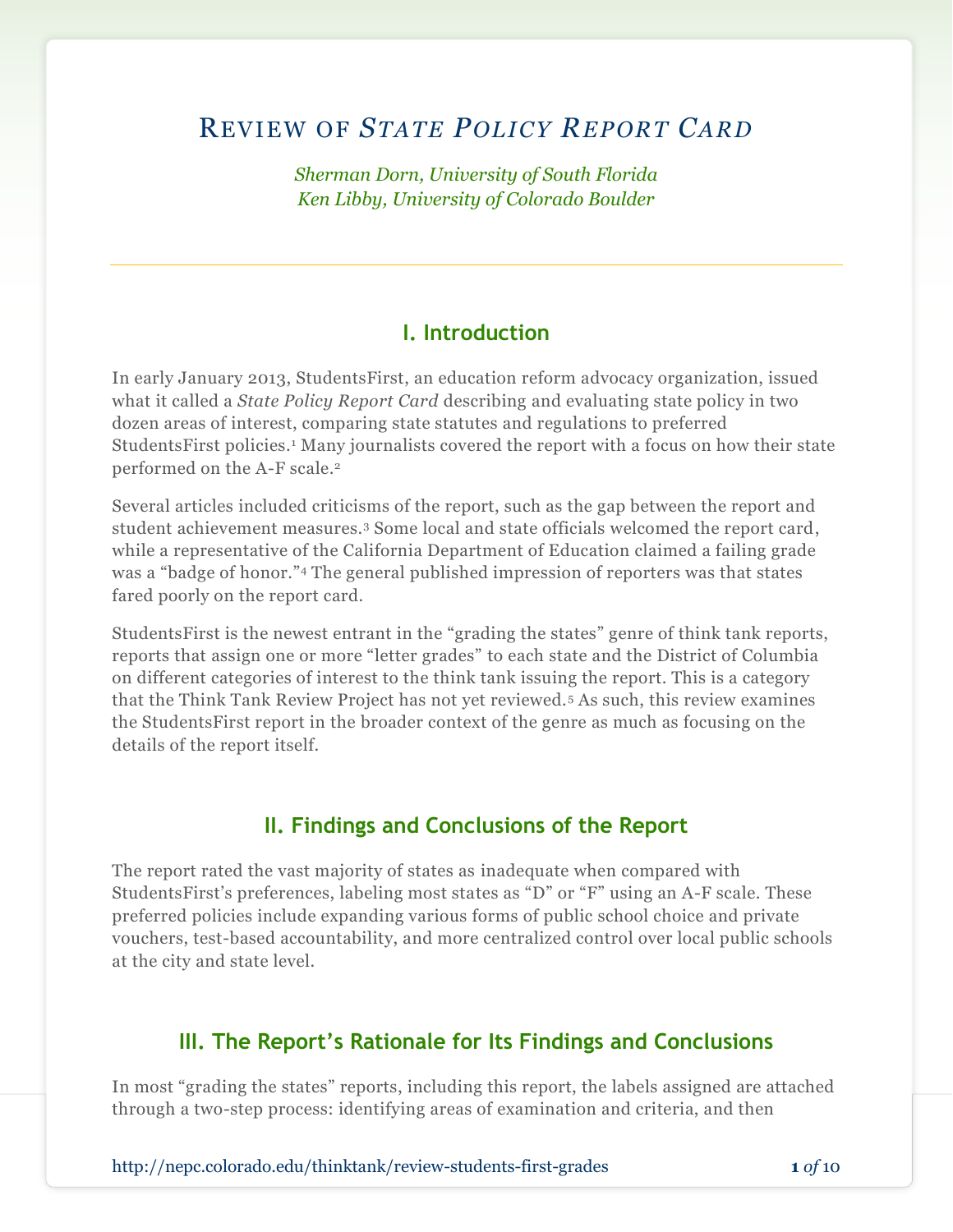comparing states to the criteria. StudentsFirst staff identified two dozen policy preferences, divided the policy preferences into three general areas calling on states to "elevate teaching," "empower parents," and "spend wisely and govern well," and created a five-level (0-4) scale in each of the 24 policy preferences.

Staff then searched for state statutes and administrative regulations pertaining to the policy preferences and rated each state for each policy category. The ratings fed into weighted averages in each area (triple weights for the twelve policy preferences that StudentsFirst termed "anchor policies") and a final weighted average, with translation from the 0-4 scale weighted average to letter grades using a high-school GPA scale  $(4 = A,$  $3 = B$ , etc.).

## **IV. The Report's Use of Research Literature**

One section of the report, "Policy Agenda," has the rationale for the policy preferences. That section does not contain a comprehensive review of any topic that is the subject of StudentsFirst policy preferences but instead discusses issues in general and contains some references. Of the publications cited in the section, there are no meta-analyses cited; eleven publications that are either news reports, opinion pieces, or studies that provide descriptive information about education or are not directly related to or not supportive of StudentsFirst policy preferences; nine policy briefs produced for think tanks and written for a professional audience; 19 publications that fit a generous definition of research; and two research review publications that are not meta-analyses. Of the 24 policy preferences that frame the grades assigned, 15 have no single studies or study reviews cited that support the preferences, three have one single study cited, and 6 have either a conscious review of multiple studies or more than one single study cited.<sup>6</sup> In general, where there are multiple studies cited that pertain to a policy preference, the report selectively cites both think-tank policy briefs and published research studies that support the preexisting policy preferences, without consideration of the literature in an area as a whole.

## **V. Review of the Report's Methods**

We review the report's methods in the following areas: purpose, scoring criteria, description of sources and analysis, robustness of sources, relevance and use of sources, and transparency about sponsorship and potential conflicts of interest. <sup>7</sup>

#### **Purpose**

If one takes the report at face value, or if one agrees with the StudentsFirst policy preferences, there is a utilitarian purpose in comparing state policy frameworks on areas of interest to the advocacy group. Further, an accurate summary of policy stances in the states would be useful information for additional policy analysis, regardless of the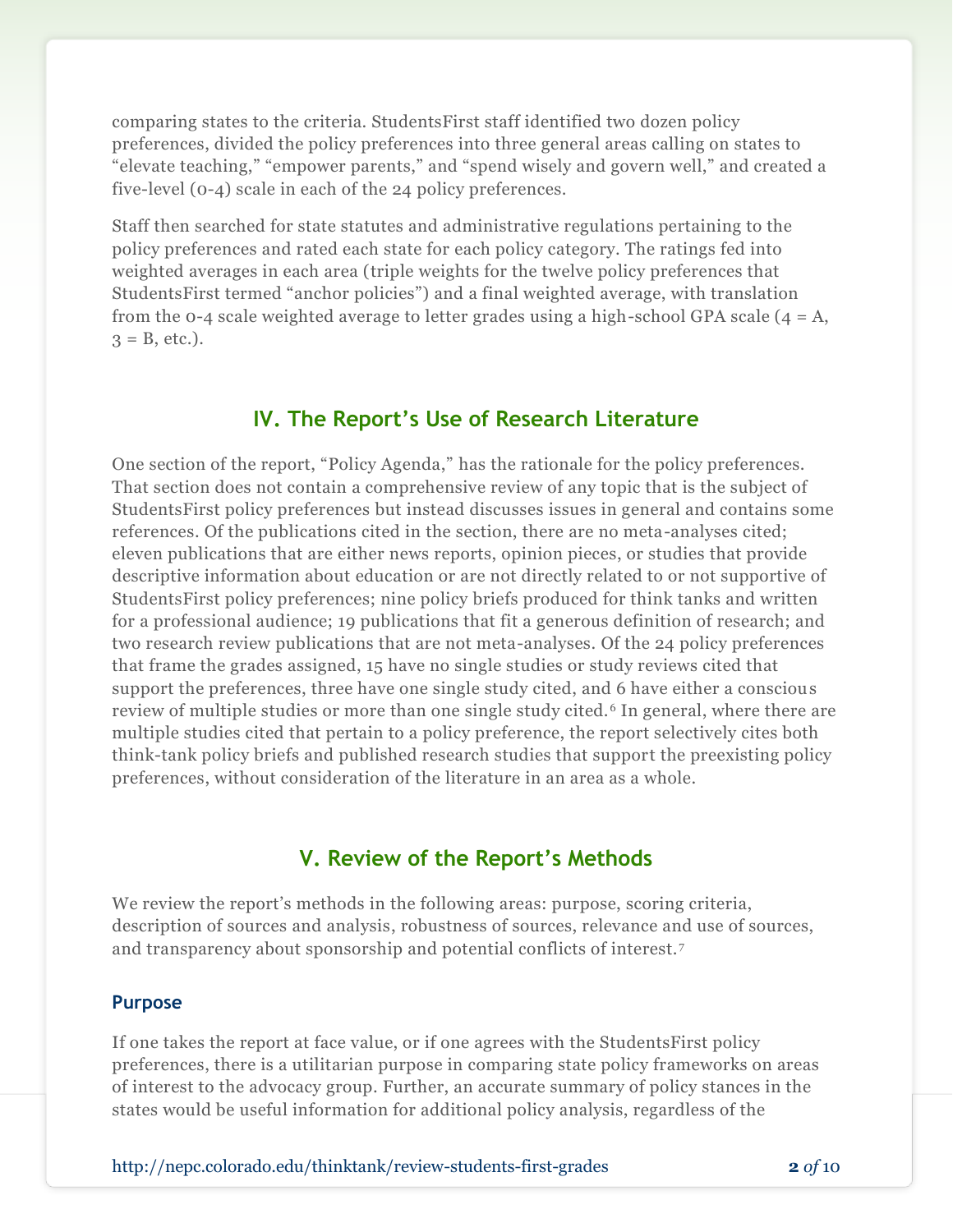immediate uses of such data. Yet, because the details of each state report frequently focus on justifying the rating given, and because of the narrow focus on statute and regulation, the narratives are less useful for additional policy analysis than a more descriptive and broader cataloguing might be.

### **Transparency and clarity of scoring criteria**

The report was issued without prior publication of the standards employed. The report's authors declare that they used statutes and regulations and made some contact with state officials before finalizing the report and its ratings, presumably with a draft of the state report. Twenty-four states and the D.C. Public Charter School Board responded to those contacts. Thus, state officials would not have had any explicit opportunity to know the standards of the report's authors beforehand but had an opportunity to respond to the initial analysis from StudentsFirst.

Some portion of the rating criteria would have been predictable from prior advocacy efforts of StudentsFirst.<sup>8</sup> If the rating criteria remain stable, the criteria listed in the report's methods appendix provide sufficient specificity to predict future ratings.

However, even taking the StudentsFirst preferences at face value, there is some inconsistency between the stated criteria in some categories and their applications. For example, in the School Letter Grading category, the description of a zero rating is as follows: "The state does not require that all PK–12 schools receive annual school report cards based on student achievement" (p. 72). The description of a rating of 1 in the category is, "The state requires that PK–12 schools receive school report cards, but it does not require it annually and does not include achievement gap data. Or the state uses a 100 point scale numerical system to grade schools" (p. 72). Because all 50 states and the District of Columbia accept Title I funding under No Child Left Behind, all are bound to issue school report cards including student achievement by their assurances to the U.S. Department of Education. And one would expect that all states that comply with their assurances would receive a rating of at least 1 in this scale. Yet California (among many states) received a zero rating in the School Letter Grading category, despite its assuranc e to the federal Department of Education and its own statutory and regulatory requirements, which StudentsFirst recognized ("California requires an annual report based on school and district performance on the Academic Performance Index"). The assignment of a zero to California and other states is inconsistent with the stated rating definition.

### **Description of sources and analysis.**

## *Specified data sources.*

The report notes that the primary source for analysis was to be the legal and regulatory requirements of the state, and that there were some communications with states. The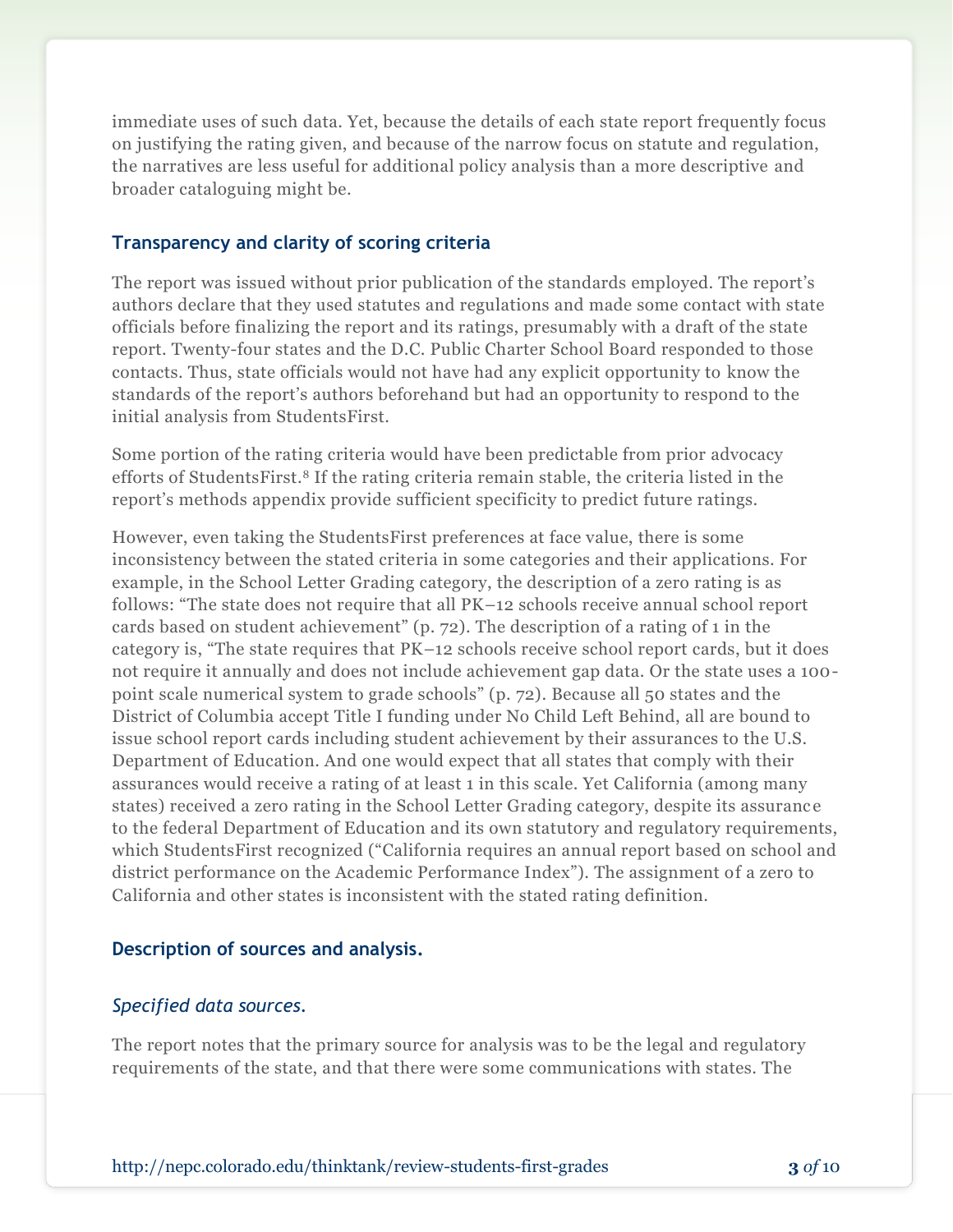details provided on the StudentsFirst website for each state contains statutory and regulatory references.<sup>9</sup>

#### *Omitted analysis description.*

The report does not specify the process StudentsFirst staff used in settling on ratings for each state for each of the 24 policy preferences, with neither a description of rating procedures nor quantitative measures of agreement within raters on the StudentsFirst staff. There are inevitable ambiguities in rating scales, and the standard in research is to provide both a procedural description of disagreement resolution and quantitative information about inter-rater agreement.

#### *Minimal discussion of relevant caveats.*

The report mentions the reliance on statutory and official regulatory documentation and identifies the ratings as focused on policy rather than practice. There is no discussion in the report of relevant methodological caveats such as rater disagreement or potential threats to internal or external validity.

#### **Accuracy, consistency, and completeness of sources.**

StudentsFirst generally provided citations for the bills and statutes related to various education policies covered by the report card. As mention in the "Relevance and use of sources" section below, limiting the scope of relevant materials to bills and statutes overlooks other important sources. While the report does not provide a description of methods for evaluating state policy, the report includes links to the primary documents used in the analysis.

The report received criticism in a few instances for inaccurate ratings. <sup>10</sup> We reviewed the specific claims regarding four states: Louisiana, Oregon, Florida, and California. This set comprises two smaller states and two larger states, with one state in each category rated at the top of StudentsFirst scale and one state rated in the lower range of the scale overall.

**Louisiana.** The report card for Louisiana, while generally accurate, may contain a few instances of questionable grading. For instance, the StudentsFirst rubric indicates that, to get a rating of "4" on "Opportunity Scholarship," a state must include "multiple accountability requirements, including state-approved assessments of scholarship students in participating schools." The rubric does not specify if those multiple measures are academic or otherwise. On the grading report, StudentsFirst penalized Louisiana for not having multiple academic standards (specifically the lack of graduation and attendance rates), although the state does include state testing information and other indicators, including fiscal management. Louisiana, which received a "3" rating in this category, could have received a "4" depending on the definition of "multiple measures." Additionally, schools serving fewer than 40 voucher students total, or fewer than ten per grade, are not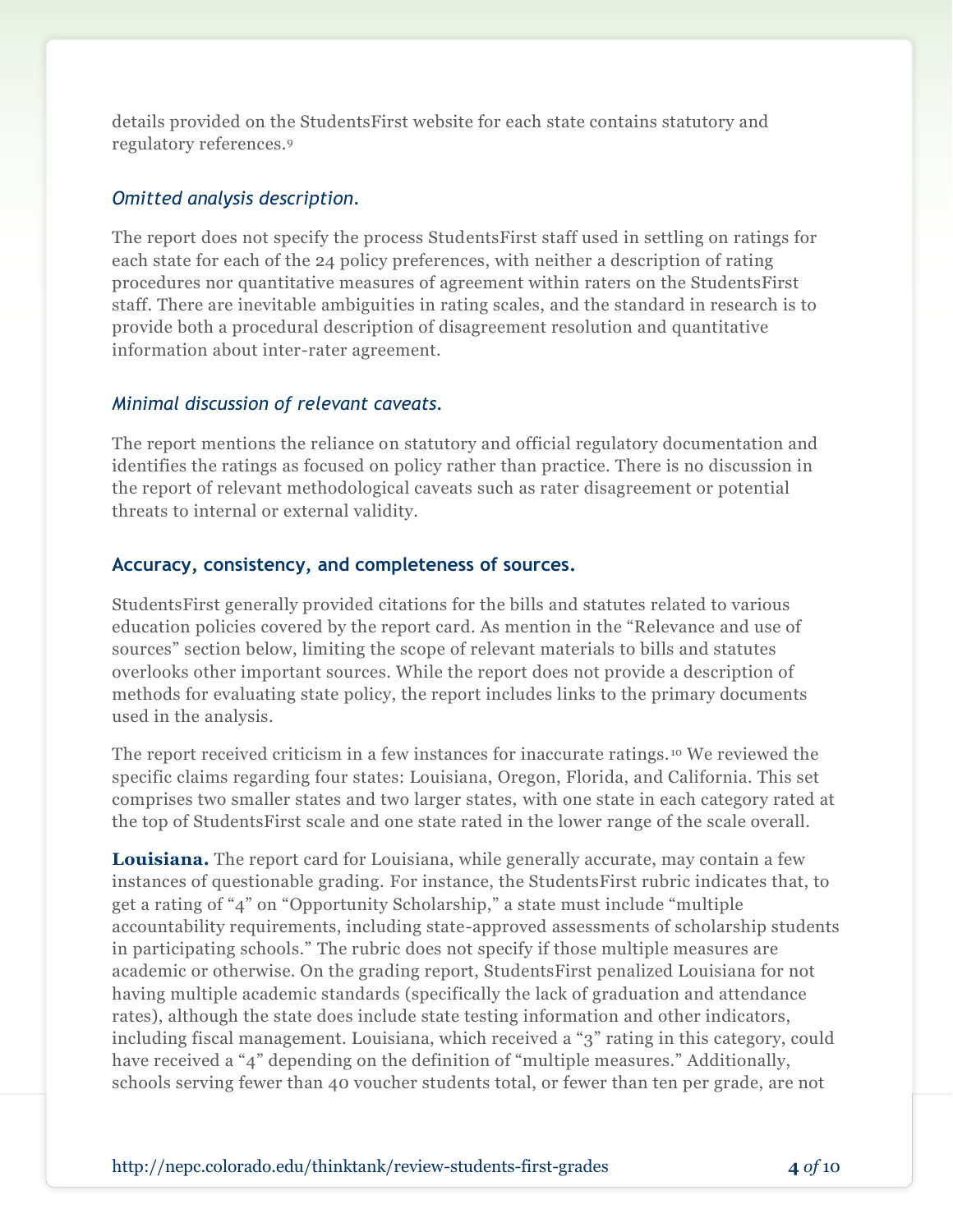held accountable for academic work. If this exclusion from the accountability system is significant, it would be possible for Louisiana to receive either a "1" or "2" in this category.

**Oregon.** The report card for Oregon contains one error. StudentsFirst falsely asserts that Oregon teachers automatically receive tenure after two years, although Oregon eliminated tenure in the late 1990s. All of the possible scores for this section ("Tenure Attainment & Maintenance") relate to the attainment of tenure, making it difficult to know how to score this policy.

**Florida.** The report card for Florida is generally accurate but contains some errors and omissions. The report card states that there is no "tenure system" in Florida. The 2011 Student Success Act eliminated any multi-year or continuing contracts for *new* teachers without continuing contracts as of the enactment of the law, but it did not eliminate dueprocess protections for teachers who had continuing contracts before the passage of the

# *The report caters to the preconceived belief sets of StudentsFirst supporters and those with similar policy preferences.*

law. The report card states, "Florida state law requires that all PK-12 schools receive a letter grade annually." That statement is not true for small charter schools that do not have students in tested grades or do not meet a minimum threshold for public reporting of student results in tested grades. The "Charter Facilities Financing" category fails to report that in both the 2011-12 and 2012-13 fiscal years, charter schools received \$55 million in capital financing from the state while local public school districts received no capital funding. In the "Fiscal Transparency" category, the report card fails to acknowledge that the fiscal transparency requirements for local public school districts do not apply to charter schools or private schools receiving voucher funds.

**California.** The state report card grades for California contained generally accurate descriptions of state policies

#### **Relevance and use of sources.**

StudentsFirst omitted a broad range of relevant sources from data collection and analysis. These missing sources of effective mandates include state court decisions, consent decrees, binding letters of guidance from state officials, and agreements that are part of cooperative programs such as Title I assurances to the federal government or Race to the Top award contracts. Any serious analysis of state policy should include a broad range of controlling documents.

#### **Transparency of sponsorship.**

**Project sponsorship is implied but not stated explicitly in the report.** The inside back cover of the report thanks a number of institutions "for providing guidance, feedback,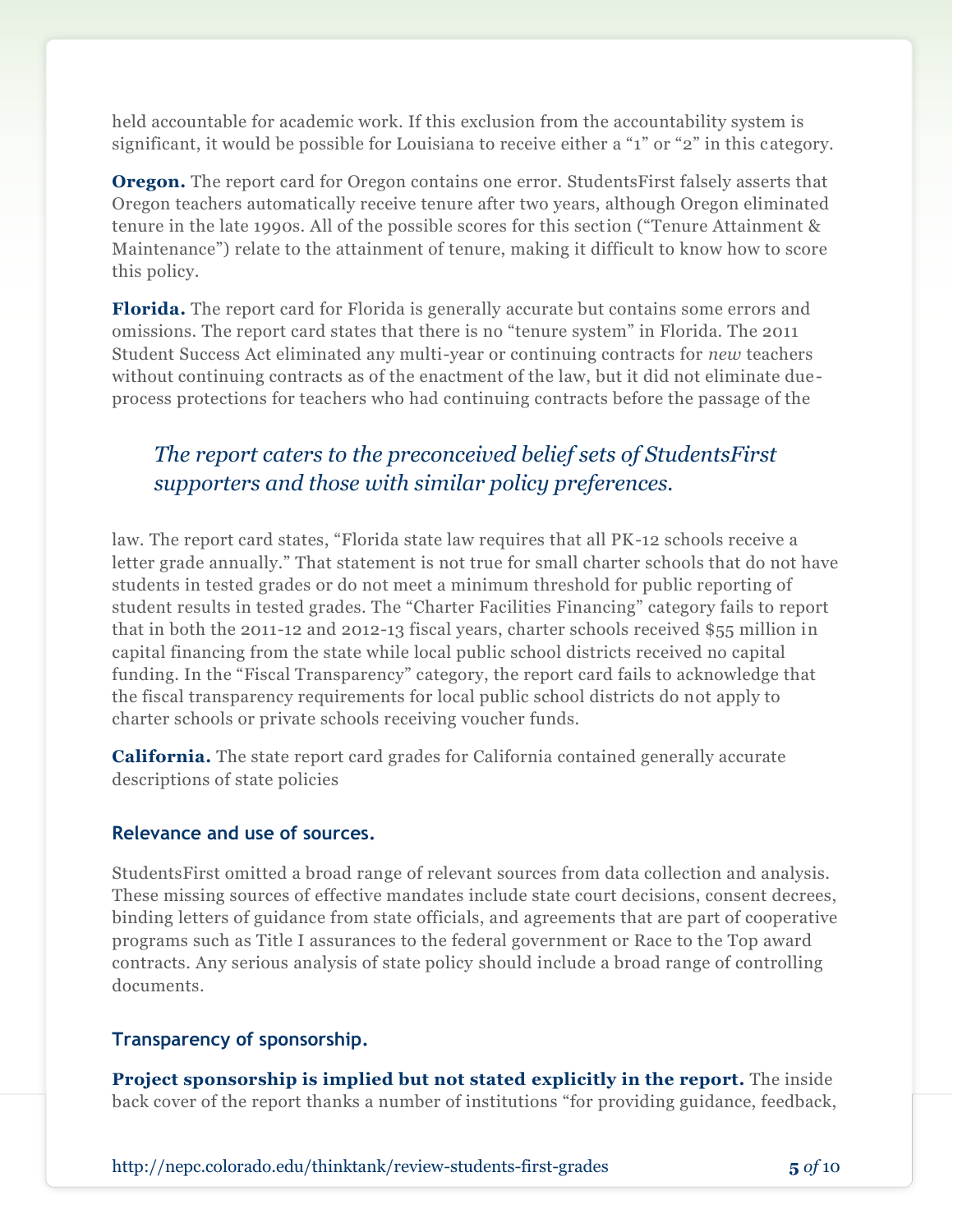and a high bar for contributing to the education policy discussion" (p. 79), including several philanthropic organizations: the Eli Broad Foundation, the Laura and John Arnold Foundation, and the Walton Family Foundation. While StudentsFirst does not openly disclose its donors, reporting by Joy Resmovitz identified the Broad and Arnold foundations as significant early donors to StudentsFirst.<sup>11</sup> The Walton Family Foundation's website lists StudentsFirst as a recipient of funding in 2012. <sup>12</sup> This indirect recognition of likely financial supporters is significantly different from practices of other non-profit organizations in education policy such as Education Sector, which explicitly identifies donors, including supporters of specific projects.

**No identifiable separation of editorial control from potential sponsors' interests.** The report does not identify authors or staff who worked on the report.

# **VI. Review of the Validity of the Findings and Conclusions**

As an exercise in comparing state policies to an advocacy organization's preferred policies, the report is likely to be a generally accurate guide to how StudentsFirst sees specific state policies. One should not view the report as valid for any other purpose.

# **VII. Usefulness of the Report for Guidance of Policy and Practice**

The report caters to the preconceived belief sets of StudentsFirst supporters and those with similar policy preferences. There is no independent reason to find value in the report as an accurate guide to the effectiveness of the rated state policies. As a source of aggregated policy information (a secondary use), the report card provides some information but requires some caution in interpreting specific factual claims for individual states.

More interesting than the biases of the genre is the broader discourse of "grading" states: the issuing of report cards has become a tool for satisfying key constituencies. Each report garners attention during a few news cycles, satisfying organization funders, and on occasion is part of what drives policy change where the focus is narrow (such as the Fordham Institute's focus on science curriculum standards, especially in its handing out Fs for anti-evolution standards). But the more reports that appear, the more the news cycle dilutes the impact of any one such report and the more that state policymakers and advocates might be able to cherry-pick grades for their own purposes. The release of "grading" reports shortly before the start of many legislative sessions highlights the potential use of the grades as a way to shape current policy debate. Whether any individual attempt to grade states contributes to serious policy discussion is doubtful when a report issued the first week of January is followed by several other attempts to "grade the states" before the end of the month.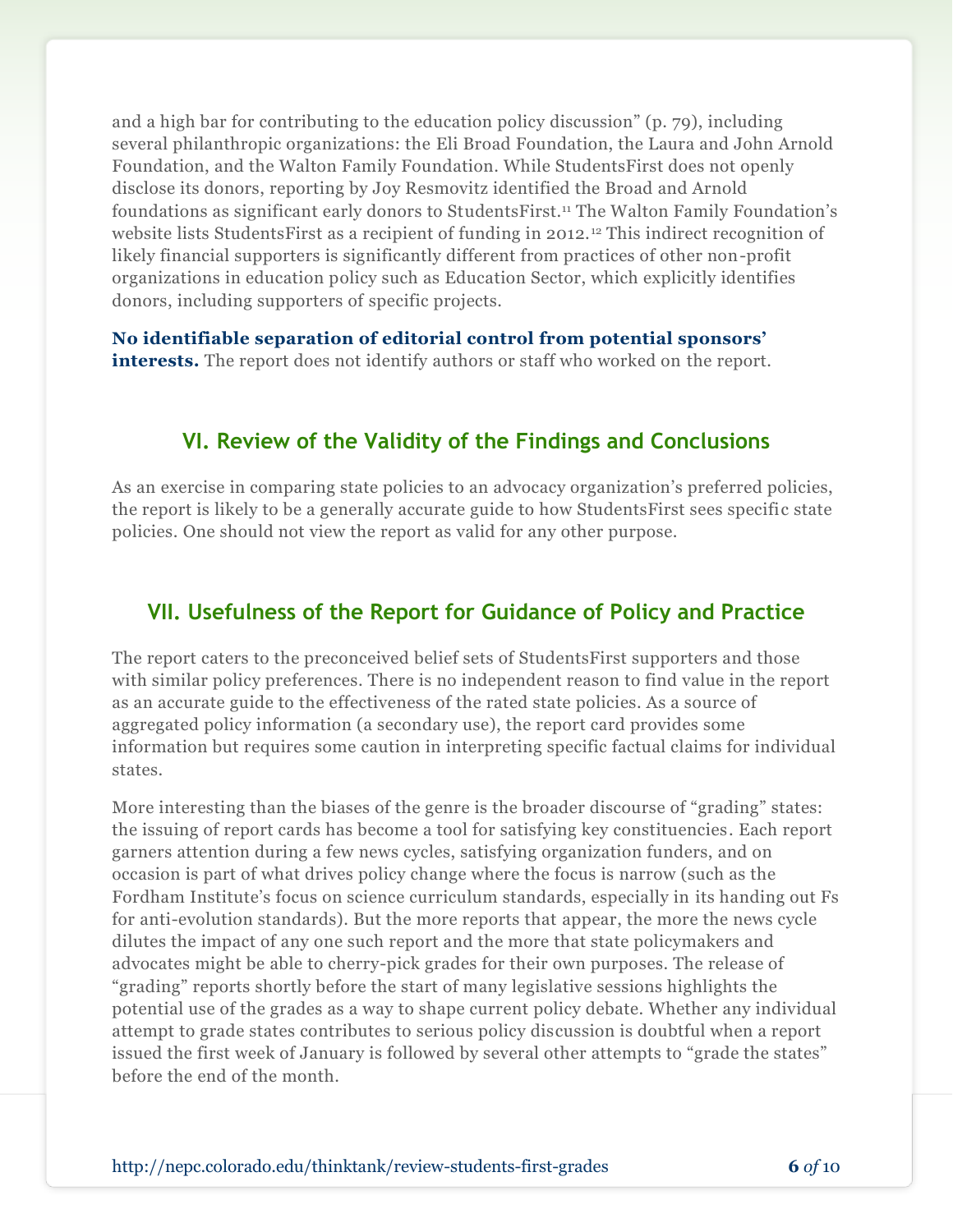An illustration of this dynamic appears in Table 1, which identifies the highest and lowest grade received by each state and the District of Columbia over several cycles of report cards from a number of organizations. The range of grades received by each state is partly due to the variety of policies examined, but also a reflection of the values and interests of sponsoring organizations.

The short-term publicity advantage of the state "grade" as a news hook is diluted every time that an additional organization uses the tactic of applying grades to states. Regardless of the publicity garnered by an individual report, the dynamic is tilted towards increasing dilution and gamesmanship. In the name of rigor, "grading the states" reports have become the fodder by which most states can claim a good grade in something while others can claim almost all states fail at something else.

| <b>State</b> | <b>Best</b><br>grade | <b>Worst</b><br>grade | <b>State</b> | <b>Best</b><br>grade | <b>Worst</b><br>grade | <b>State</b>   | <b>Best</b><br>grade | <b>Worst</b><br>grade |
|--------------|----------------------|-----------------------|--------------|----------------------|-----------------------|----------------|----------------------|-----------------------|
| <b>AL</b>    | $A -$                | F                     | <b>KY</b>    | $\mathsf{A}$         | F                     | <b>ND</b>      | $\mathbf B$          | F                     |
| <b>AK</b>    | $B -$                | F                     | LA           | $\mathsf{A}$         | F                     | <b>OH</b>      | A                    | D+                    |
| <b>AZ</b>    | $B+$                 | F                     | <b>ME</b>    | $\overline{B}$       | D-                    | <b>OK</b>      | $\mathbf{A}$         | F                     |
| <b>AR</b>    | $\mathsf{A}$         | F                     | <b>MD</b>    | $\mathsf{A}$         | D                     | <b>OR</b>      | $\mathsf B$          | F                     |
| CA           | $\mathbf{A}$         | F                     | <b>MA</b>    | $A -$                | D-                    | PA             | B                    | F                     |
| CO           | B                    | F                     | <b>MI</b>    | $\mathbf{A}$         | F                     | R <sub>l</sub> | $B+$                 | D                     |
| <b>CT</b>    | $B+$                 | F                     | <b>MN</b>    | $\mathbf{A}$         | D-                    | <b>SC</b>      | $\mathbf{A}$         | D-                    |
| <b>DE</b>    | $B+$                 | F                     | <b>MS</b>    | $\mathbf{A}$         | F                     | <b>SD</b>      | B                    | F                     |
| <b>DC</b>    | $\mathsf{A}$         | F                     | <b>MO</b>    | $A -$                | D-                    | <b>TN</b>      | $\overline{A}$       | F                     |
| <b>FL</b>    | $\mathsf{A}$         | F                     | <b>MT</b>    | $C+$                 | F                     | <b>TX</b>      | A                    | F                     |
| <b>GA</b>    | $\mathsf{A}$         | D+                    | <b>NE</b>    | $B -$                | F                     | <b>UT</b>      | $\mathbf{A}$         | F                     |
| HI           | $B+$                 | D                     | <b>NV</b>    | $C +$                | F                     | <b>VT</b>      | A                    | F                     |
| ID           | $B+$                 | F                     | <b>NH</b>    | $\mathsf{A}$         | F                     | <b>VA</b>      | $\mathsf{A}$         | F                     |
| IL.          | $A -$                | F                     | <b>NJ</b>    | $\mathsf{A}$         | F                     | <b>WA</b>      | $C +$                | F                     |
| IN           | $\mathbf{A}$         | D+                    | <b>NM</b>    | $\mathsf{A}$         | F                     | <b>WV</b>      | $\mathbf{A}$         | F                     |
| IA           | $\overline{B}$       | F                     | <b>NY</b>    | $\mathbf{A}$         | F                     | WI             | $\mathbf B$          | F                     |

#### **Table 1. Highest and Lowest State Grade Labels<sup>13</sup>**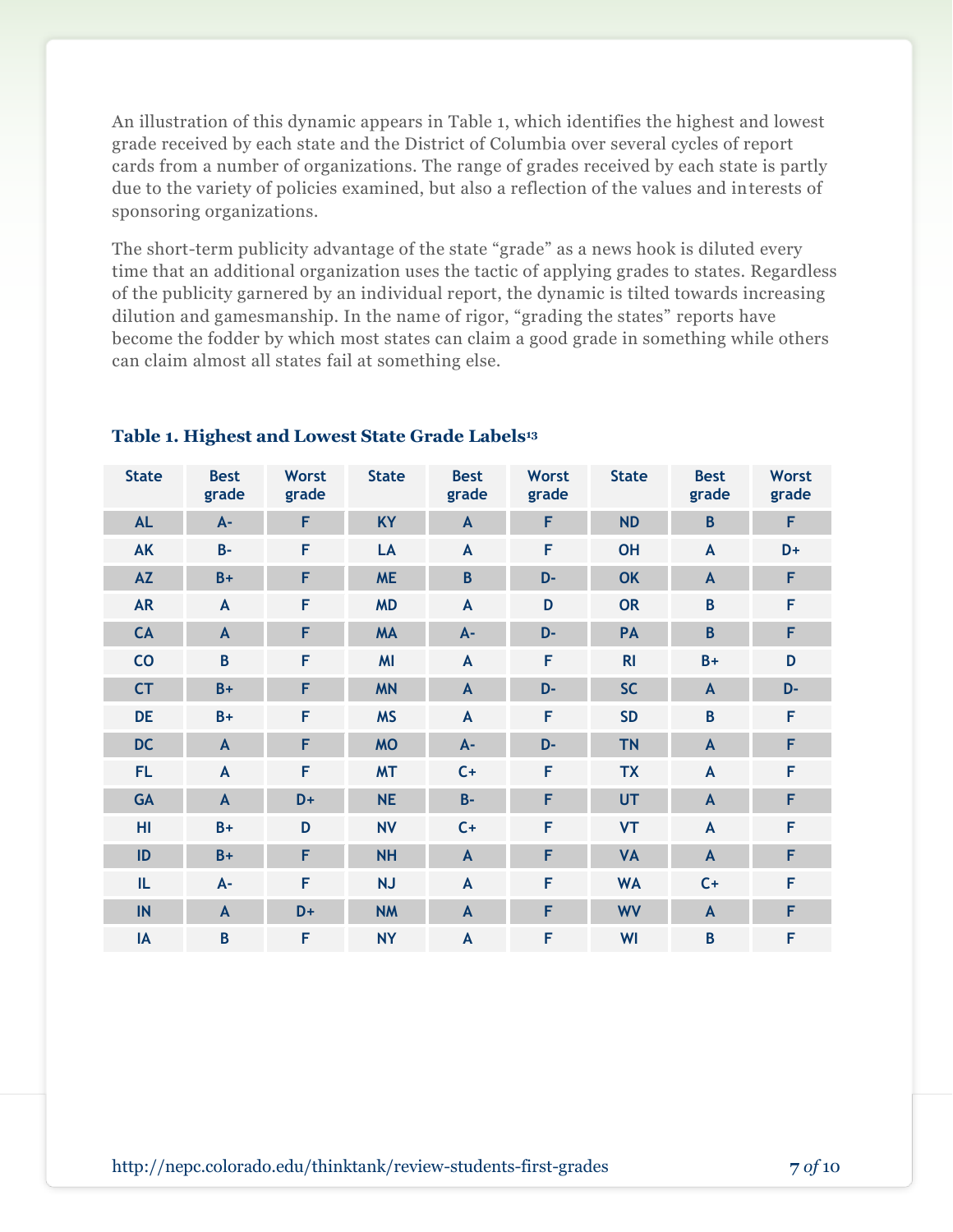# **Notes and References**

1 StudentsFirst. (2013). *State of Education State Policy Report Card 2013*. Sacramento: StudentsFirst. Retrieved February 4, 2013, fro[m](http://reportcard.studentsfirst.org/) http://reportcard.studentsfirst.org/.

2 For examples of journalists covering the reports cards with an emphasis on the grades, see:

Curtis, A. (2013, January 8). Wyo. schools get "F" grade. *Wyoming Tribune Eagle*. Retrieved February 10, 2013, from

http://www.wyomingnews.com/articles/2013/01/09/news/01top\_01-09-13.txt;

Murphy, E.D. (2013, January 7). Maine education policies receive a "D". *Kennebec Journal*. Retrieved February 10, 2013, from

http://www.kjonline.com/news/maine-education-policies-receive-a-d\_2013-01-06.html;

Kampis, J. (2013, January 10). Missouri gets D-minus from education reform group, but critics question methodology. *Ozark County Times*. Retrieved February 4, 2013, from http://www.ozarkcountytimes.com/news/statewide\_news/article\_1f6c75d2-5b3d-11e2-9b09-0019bb30f31a.html;

Washington, W. (2013, January 7). Georgia gets poor marks from school choice group. *Atlanta Journal-Constitution*. Retrieved on February 10, 2013, from http://www.ajc.com/news/news/georgia-gets-poor-marks-from-school-choice-group/nTpKt/.

3 Haughney, K. (2013, January 7). School reform group rates Florida No. 2 in nation. *Sun Sentinel*. Retrieved February 4, 2013, from

http://articles.sun-sentinel.com/2013-01-07/news/fl-rhee-group-rates-florida-20130107\_1\_high-performingteachers-teacher-tenure-michelle-rhee.

4 See Krampis (2013) for an example of a state Department of Education welcoming the report, and Rich (2013) for the statement from the California Chief Deputy Superintendent:

Kampis, J. (2013, January 10). Missouri gets D-minus from education reform group, but critics question methodology. *Ozark County Times*. Retrieved February 4, 2013, from http://www.ozarkcountytimes.com/news/statewide\_news/article\_1f6c75d2-5b3d-11e2-9b09-0019bb30f31a.html;

Rich, M. (2013, January 7). 11 States Get Failing Grade on Public School Policies from Advocacy Group. *New York Times*. Retrieved February 4, 2013, fro[m](http://www.nytimes.com/2013/01/07/education/studentsfirst-issues-low-ratings-on-school-policies.html?_r=0)

http://www.nytimes.com/2013/01/07/education/studentsfirst-issues-low-ratings-on-school-policies.html.

5 The National Center for Teaching Quality (Jacobs et al., 2013), Center for Education Reform (2013), and Education Week (2013) all released reports in January of 2013 that assigned grades to states;

[Ce](http://www.edreform.com/wp-content/uploads/2013/01/CER-CharterLaws2013_Chart_FINAL.pdf)nter for Education Reform (2013). Charter School Law Rankings and Scorecard. District of Columbia: Center for Education Reform. Retrieved on February 5, 2013, from http://www.edreform.com/wp-content/uploads/2013/01/CER-CharterLaws2013\_Chart\_FINAL.pdf;

Education Week (2013). *Quality Counts. Maryland*: Editorial Projects in Education. Retrieved February 4, 2013, from http://www.edweek.org/ew/qc/2013/state\_report\_cards.html?intc=EW-QC13-LFTNAV;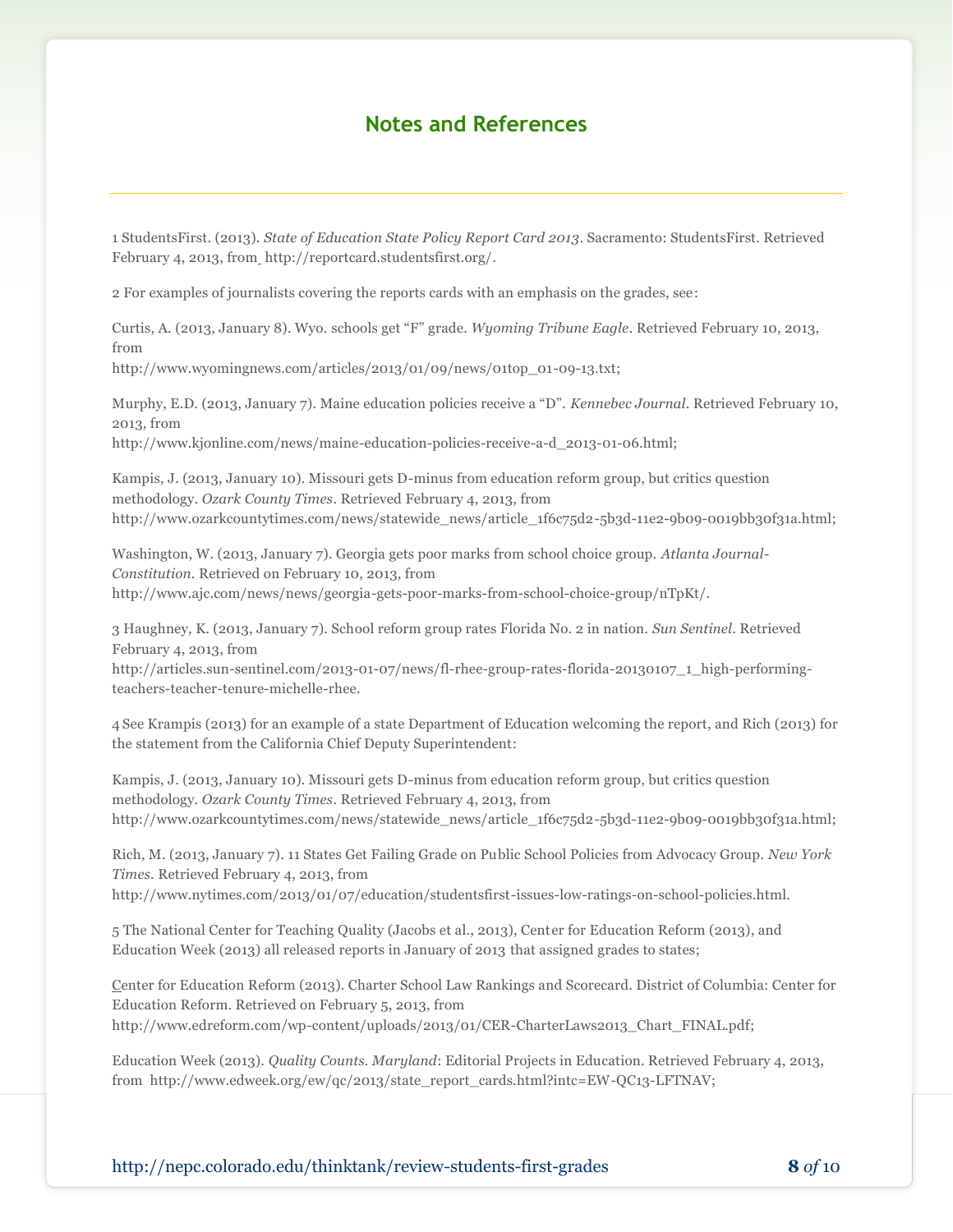Jacobs, S., Brody, S., Doherty, K.M., Lakis, K., & Maltz, S.T. (2013). *2012 State Teacher Policy Yearbook*. Washington, CD: Columbia: National Council on Teacher Quality. Retrieved on February 4, 2013, from http://www.nctq.org/stpy11/reports/stpy12\_national\_report.pdf.

6 The authors of this review have posted a list of the publications cited in the "Policy Agenda" section of the report, roughly classified as indicated in this paragraph. The list is available at https://docs.google.com/document/d/1z4ouBYC3OFkoqF\_1tpdS\_PmZPaIayvQLcwodfjpXOgs/edit.

7 The list of criteria are drawn from categories described by Dorn (2009, 2010).

Dorn, S. (2009, June 30). Grading reports that grade states, which have schools that grade [blog entry]. Retrieved from http://shermandorn.com/wordpress/?p=1673;

Dorn, S. (2010, February 1). Grading the "grades" reports [blog entry]. Retrieved from http://shermandorn.com/wordpress/?p=1791.

8 While the precise rating received by each state would not have been predictable in advance, readers of the report should not have been surprised at the relatively high ratings for states such as Florida and Louisiana, because their policy environments closely match the policy preferences of StudentsFirst.

9 For example, see California's ratings at http://reportcard.studentsfirst.org/state-detail?state=California.

10 See District of Columbia Public Charter School Board (2013) for comments about DC charter school fac ilities rating, and Uhlig (2012) for comments from Wisconsin administrators suggesting the state grades are based on old data:

District of Columbia Public Charter School Board (2013) Statement by Scott Pearson, Executive Director, DC Public Charter School Board (PCSB) [Press release]. Retrieved January 27, 2013, from http://www.dcpubliccharter.com/News-Room.aspx?id=326;

Uhlig, K. (2012, January). Report: Wis. education policies get D+. *Wausau Daily Herald.* Retrieved January 27, 2013, from

http://www.wausaudailyherald.com/article/20130119/WDH01/301190201/Report-Wis-education-policies-get-D-.

11 Resmovits, J. (2012, February 24). Michelle Rhee's backers include Obama bundler billionaire, big Romney backer. *Huffington Post*. Retrieved from http://www.huffingtonpost.com/2012/02/24/michelle-rhees-backers-in\_n\_1300146.html.

12 Walton Family Foundation (2013, January). 2012 Education Reform Grants. Retrieved from http://waltonfamilyfoundation.org/about/2012-grant-report/#education.

13 Details for each state are available at

http://tinyurl.com/ttr-state-grades.

We used the Education Law Center's 2012 School Funding Fairness report (Baker et al., 2012), the Center for Education Reform's 2013 charter school law report card (Center for Education Reform, 2013), Education Week's 2012 Quality Counts report (Education Week, 2012), Education Week's 2013 Quality Counts (Education Week, 2013), Fordham's 2012 state science standards report card (Lerner et al., 2012), StudentsFirst's report card (StudentsFirst, 2013), and the National Center for Teacher Quality's 2013 grading the states report card (Jacobs et al., 2013).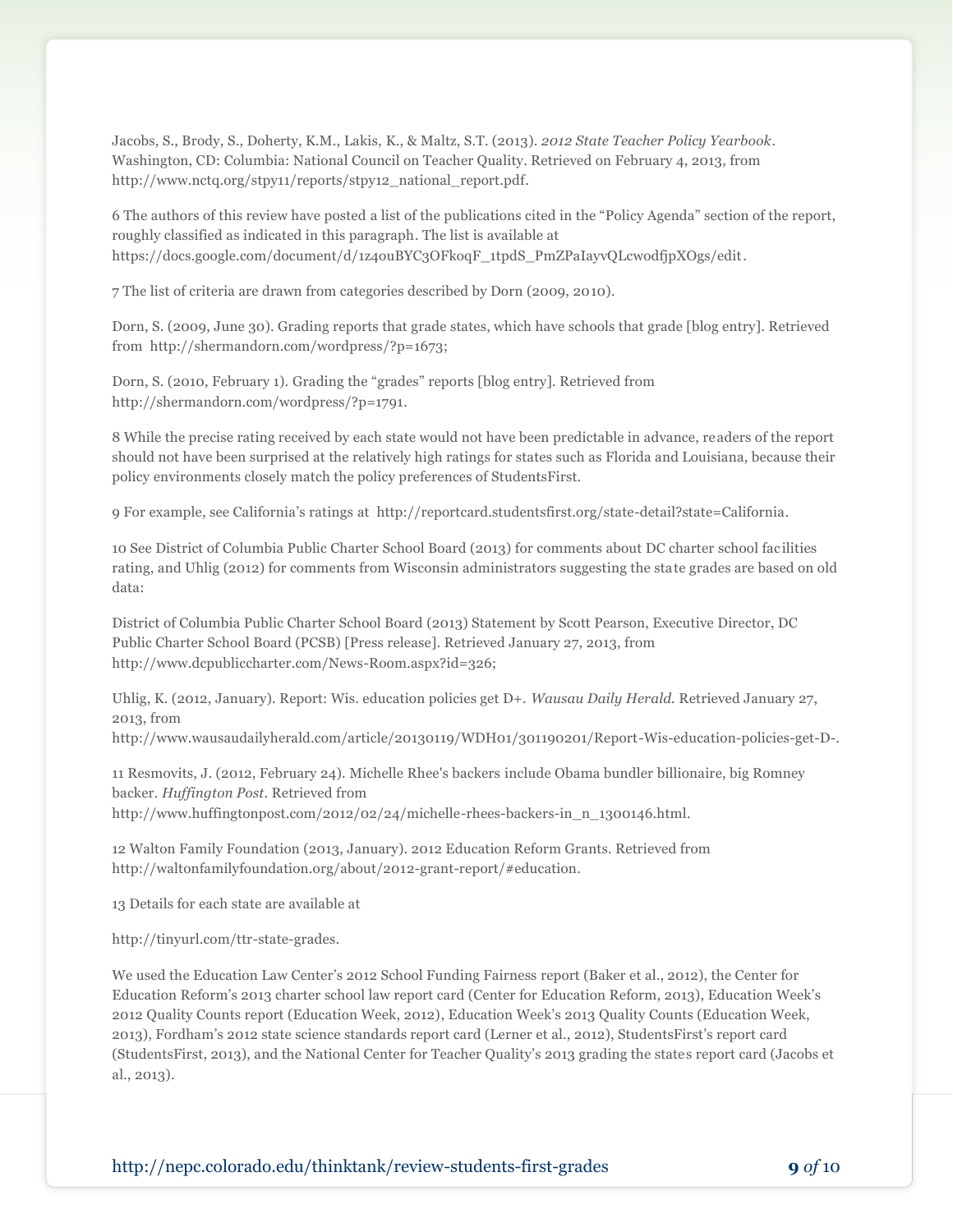Baker, B., Sciarra, D., & Farrie, D. (2012). Is School Funding Fair? A National Report Card. Newark: Education Law Center. Retrieved on February 5, 2013, from http://schoolfundingfairness.org/National\_Report\_Card\_2012.pdf;

Center for Education Reform (2013). Charter School Law Rankings and Scorecard. District of Columbia: Center for Education Reform. Retrieved on February 5, 2013, from http://www.edreform.com/wp-content/uploads/2013/01/CER-CharterLaws2013\_Chart\_FINAL.pdf;

Education Week (2013). Quality Counts. Maryland: Editorial Projects in Education. Retrieved February 4, 2013, from http://www.edweek.org/ew/qc/2013/state\_report\_cards.html?intc=EW-QC13-LFTNAV;

Education Week (2012). Quality Counts. Maryland: Editorial Projects in Education. Retrieved February 4, 2013, from http://www.edweek.org/ew/qc/2012/16src.h31.html?intc=EW-QC12-LFTNAV;

Finn, C., Schwartz, M., Lerner, L.W., Haack, S., Gross, P., Schwartz, R., Goodenough, U. (2005). The State of State Science Standards 2005. District of Columbia: Thomas B. Fordham Institute. Retrieved on February 5, 2013, from http://www.edexcellence.net/publications/sosscience05.html;

Jacobs, S., Brody, S., Doherty, K.M., Lakis, K., & Maltz, S.T. (2013). *2012 State Teacher Policy Yearbook*. District of Columbia: National Council on Teacher Quality. Retrieved on February 4, 2013, from http://www.nctq.org/stpy11/reports/stpy12\_national\_report.pdf;

Ladner, M. and Lips, D. (2012). Report Card on American Education: Ranking State K-12 Performance, Progress, and Reform. District of Columbia: American Legislative Exchange Council. Retrieved on February 5, 2013, from http://www.alec.org/publications/report-card-on-american-education/;

Lerner, L.W., Goodenough, U., Lynch, J., Schwartz, Finn, C., Porter-Magee, K.,… & Gross, P.R. (2012). The State of the State Science Standards 2012. District of Columbia: Thomas B. Fordham Institute. Retrieved on February 5, 2013, from

http://www.edexcellence.net/publications/the-state-of-state-science-standards-2012.html;

StudentsFirst (2013). State of Education Policy Report Card 2013. Sacramento: StudentsFirst. Retrieved February 4, 2013, from http://reportcard.studentsfirst.org/.